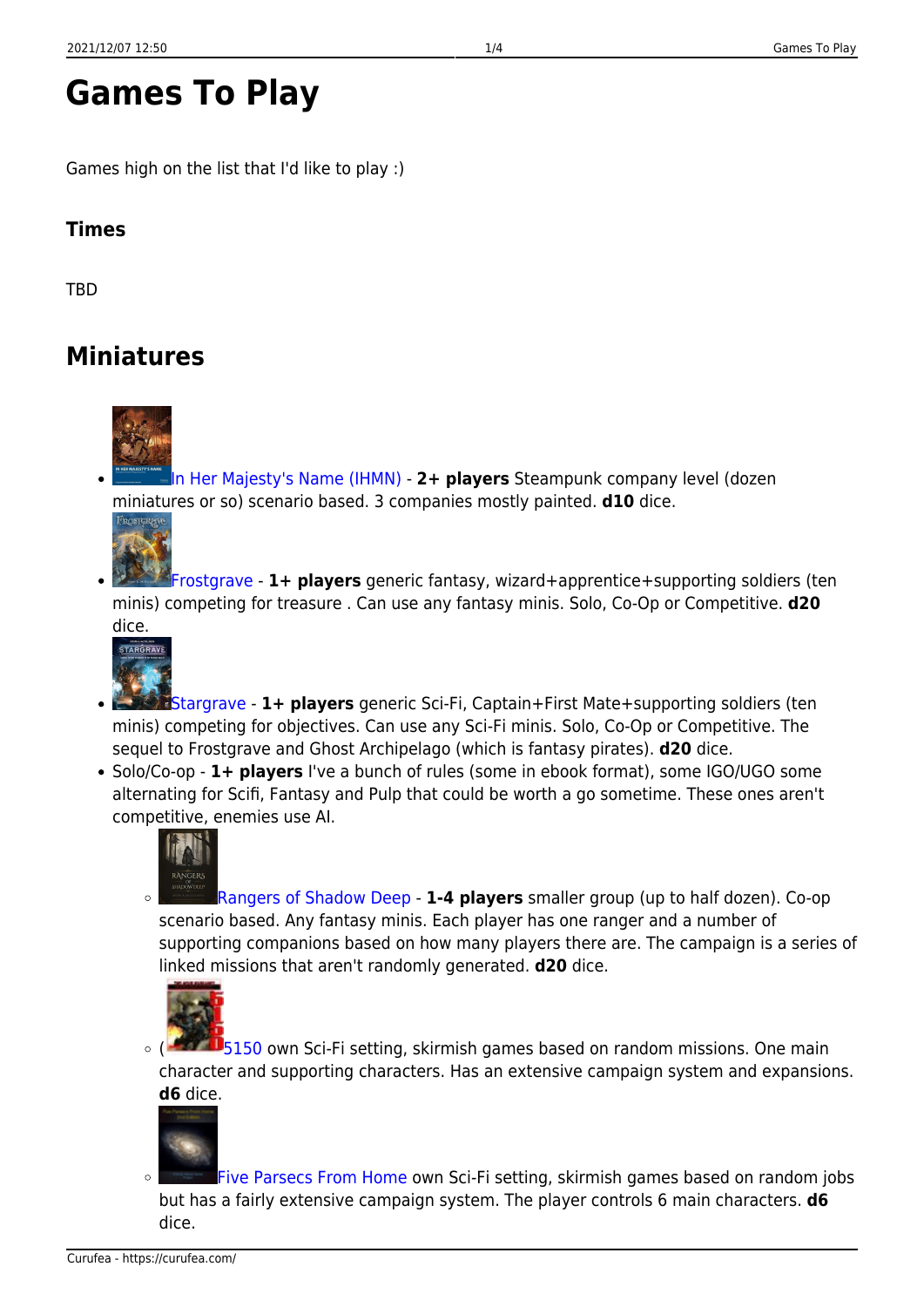

 $\circ$ [Perilous Tales](https://boardgamegeek.com/boardgame/308852/perilous-tales) generic pulp (1890s to 1990s apparently) - aliens, supernatural and Cthulhu based missions with randomly determined objectives. The player controls 5 characters. Currently free as a beta release here[http://planetsmashergames.com/perilous-tales/.](http://planetsmashergames.com/perilous-tales/) **d10** dice.

#### **Worker Placement**

[March of the Ants](https://boardgamegeek.com/boardgame/156496/march-ants) - **1-5 players** competing ants with upgrades trying to make the nest better. A kickstarter I've never played.



[Caverna](https://boardgamegeek.com/boardgame/102794/caverna-cave-farmers) - **1-7 players** Sequel to Agricola. Dwarf families trying to thrive.

• Played **PISCWORD** [Discworld: Ankh-Morpork](https://boardgamegeek.com/boardgame/91312/discworld-ankh-morpork) - 2-4 players Try to control the city. Set in the city of the Terry Pratchett books.

#### **Euro**



- [Mistborn](https://boardgamegeek.com/boardgame/182626/mistborn-house-war) **3-5 players** Competing fantasy political families in the setting of Brandon Sanderson's books. Choose to solve problems to either help the ruling evil overlord or possibly side with the eventual uprising in the hopes it succeeds at the end. Semi co-op.
- [Ad Astra](https://boardgamegeek.com/boardgame/38343/ad-astra) **3-5 players** Got secondhand, never tried.
	- [Settlers of the Stone Age](https://boardgamegeek.com/boardgame/4394/settlers-stone-age) **3-4 players** Got secondhand, never tried.



[Eclipse: Rise of the Ancients](https://boardgamegeek.com/boardgameexpansion/125898/eclipse-rise-ancients) - **2-9 players** 4x game, sadly not the latest edition but has breakthrough mechanics to make 4x a viable boardgame.



[Tigris & Euphrates](https://boardgamegeek.com/boardgame/42/tigris-euphrates) - **2-4 players** Abstract tile placement game based on ancient empires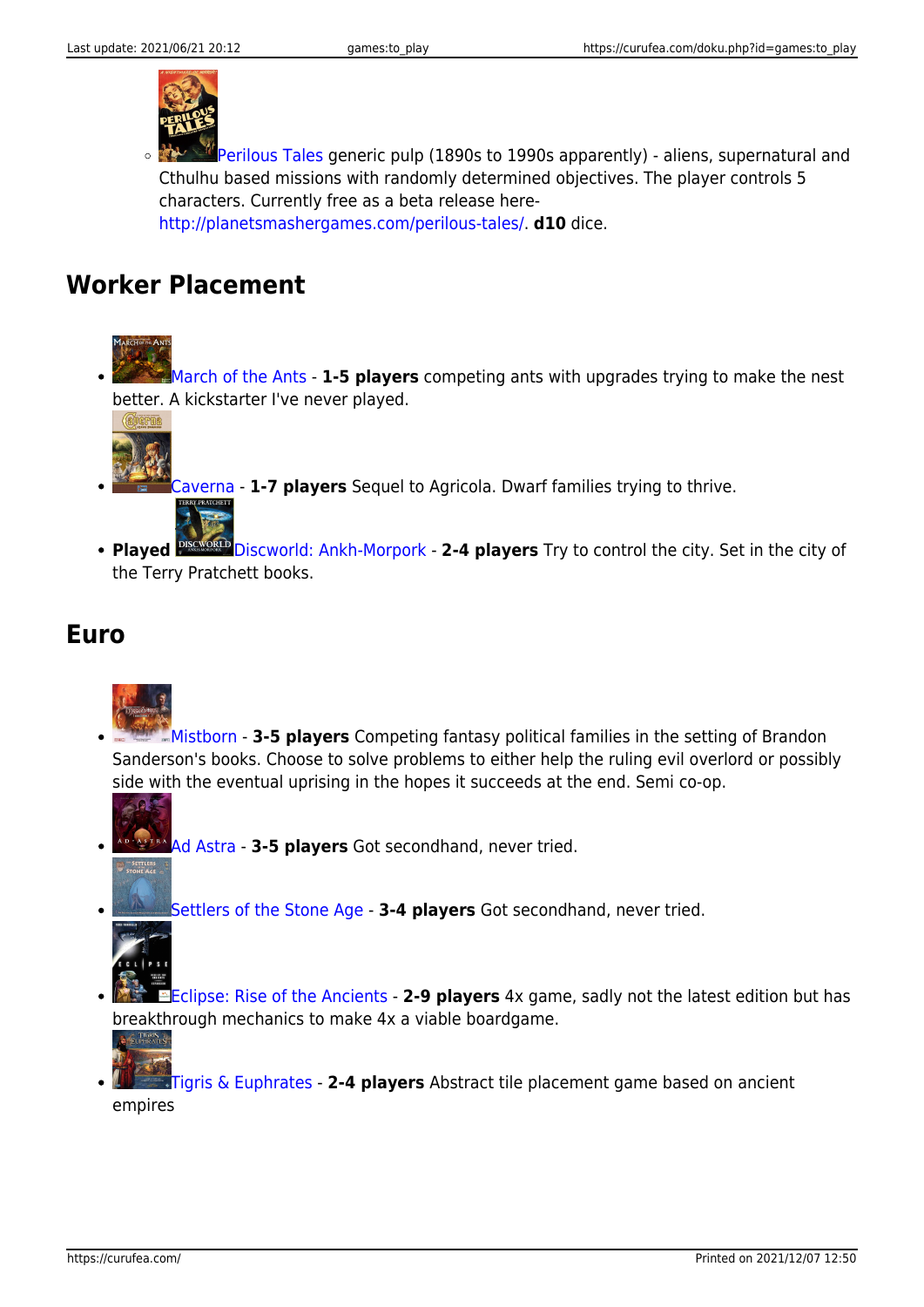- [Legendary: Encounters](https://boardgamegeek.com/boardgame/146652/legendary-encounters-alien-deck-building-game)  **1-5 players** Co-op Aliens movie franchise card based deck builder. So far I've only done the first movie 3 times, so we could try a different mix of cards.
	- $\boldsymbol{\theta}$
	- **Bice Forge 2-4 players** Dice building game (you use 2 dice but change their faces). I've not tried the advanced rules for this yet. It's a light game



- [Mystic Vale](https://boardgamegeek.com/boardgame/194607/mystic-vale) **2-4 players** Card building game (you have 20 cards in your deck but modify their faces). I've only played the basic without expansions so far. So eager to try all the expansions.
- **Played** [Quarriors](https://boardgamegeek.com/boardgame/91536/quarriors) 2-4 players Cute dice pool building game.

#### **GM vs Players**

- [Battlestations 2nd ed](https://boardgamegeek.com/boardgame/196712/battlestations-second-edition) **2-9 players** oldie but a goodie. Everyone but me is a crew member of a tile-built starship where they run around to use battlestations to perform missions.
- [Guardians Chronicles](https://boardgamegeek.com/boardgame/140779/guardians-chronicles)  **2-5 players** Players are superheroes versus an evil supervillain and their minions. Various expansions. Cards and dice.

### **Ameritrash**



[Xia](https://boardgamegeek.com/boardgameexpansion/199329/xia-embers-forsaken-star) - **1-5 players** Great single ship, slightly random, elite/firefly game with great gamepieces.

#### **Legacy**

[Charterstone](https://boardgamegeek.com/boardgame/197376/charterstone) - **1-6 players** A 12 game legacy campaign of village building using worker placement and resource management. At the end you have a unique board and player powers. Replayable even after the legacy. Ideally we need the same amount of players for every game but it does have mechanics for missing players.